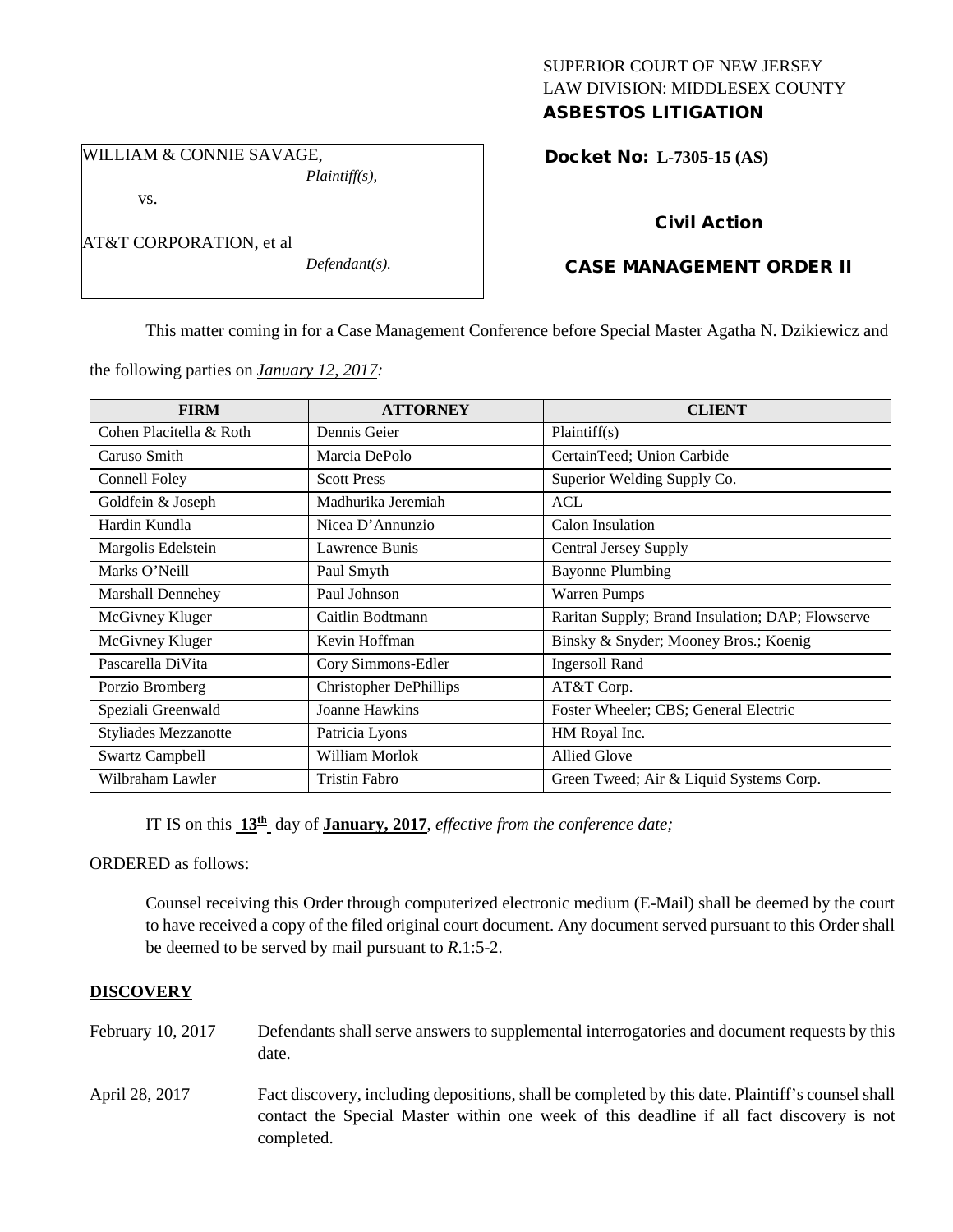#### April 28, 2017 Depositions of corporate representatives shall be completed by this date.

### **EARLY SETTLEMENT**

April 28, 2017 Settlement demands shall be served on all counsel and the Special Master by this date.

#### **SUMMARY JUDGMENT MOTION PRACTICE**

- April 28, 2017 Plaintiff's counsel shall advise, in writing, of intent not to oppose motions by this date.
- May 12, 2017 Summary judgment motions shall be filed no later than this date.
- June 9, 2017 Last return date for summary judgment motions.

#### **MEDICAL DEFENSE**

July 7, 2017 Defendants shall identify its medical experts and serve medical reports, if any, by this date. **In addition, defendants shall notify plaintiff's counsel (as well as all counsel of record) of a joinder in an expert medical defense by this date.**

#### **LIABILITY EXPERT REPORTS**

- May 31, 2017 Plaintiff shall identify its liability experts and serve liability expert reports or a certified expert statement by this date or waive any opportunity to rely on liability expert testimony.
- July 7, 2017 Defendants shall identify its liability experts and serve liability expert reports, if any, by this date or waive any opportunity to rely on liability expert testimony.

#### **ECONOMIST EXPERT REPORTS**

- May 31, 2017 Plaintiff shall identify its expert economists and serve expert economist report(s), if any, by this date or waive any opportunity to rely on economic expert testimony.
- July 7, 2017 Defendants shall identify its expert economists and serve expert economist report(s), if any, by this date or waive any opportunity to rely on economic expert testimony.

### **EXPERT DEPOSITIONS**

July 31, 2017 Expert depositions shall be completed by this date. To the extent that plaintiff and defendant generic experts have been deposed before, the parties seeking that deposition in this case must file an application before the Special Master and demonstrate the necessity for that deposition. To the extent possible, documents requested in a deposition notice directed to an expert shall be produced three days in advance of the expert deposition. The expert shall not be required to produce documents that are readily accessible in the public domain.

#### **PRE-TRIAL AND TRIAL**

- May 9, 2017 The settlement conference previously scheduled on this date is **cancelled**.
- July 25, 2017 @ 10:00am Settlement conference. All defense counsel shall appear with authority to negotiate settlement and have a representative authorized to negotiate settlement available by

\_\_\_\_\_\_\_\_\_\_\_\_\_\_\_\_\_\_\_\_\_\_\_\_\_\_\_\_\_\_\_\_\_\_\_\_\_\_\_\_\_\_\_\_\_\_\_\_\_\_\_\_\_\_\_\_\_\_\_\_\_\_\_\_\_\_\_\_\_\_\_\_\_\_\_\_\_\_\_\_\_\_\_\_\_\_\_\_\_\_\_\_\_\_\_\_\_\_\_\_\_\_\_\_\_\_\_\_\_\_